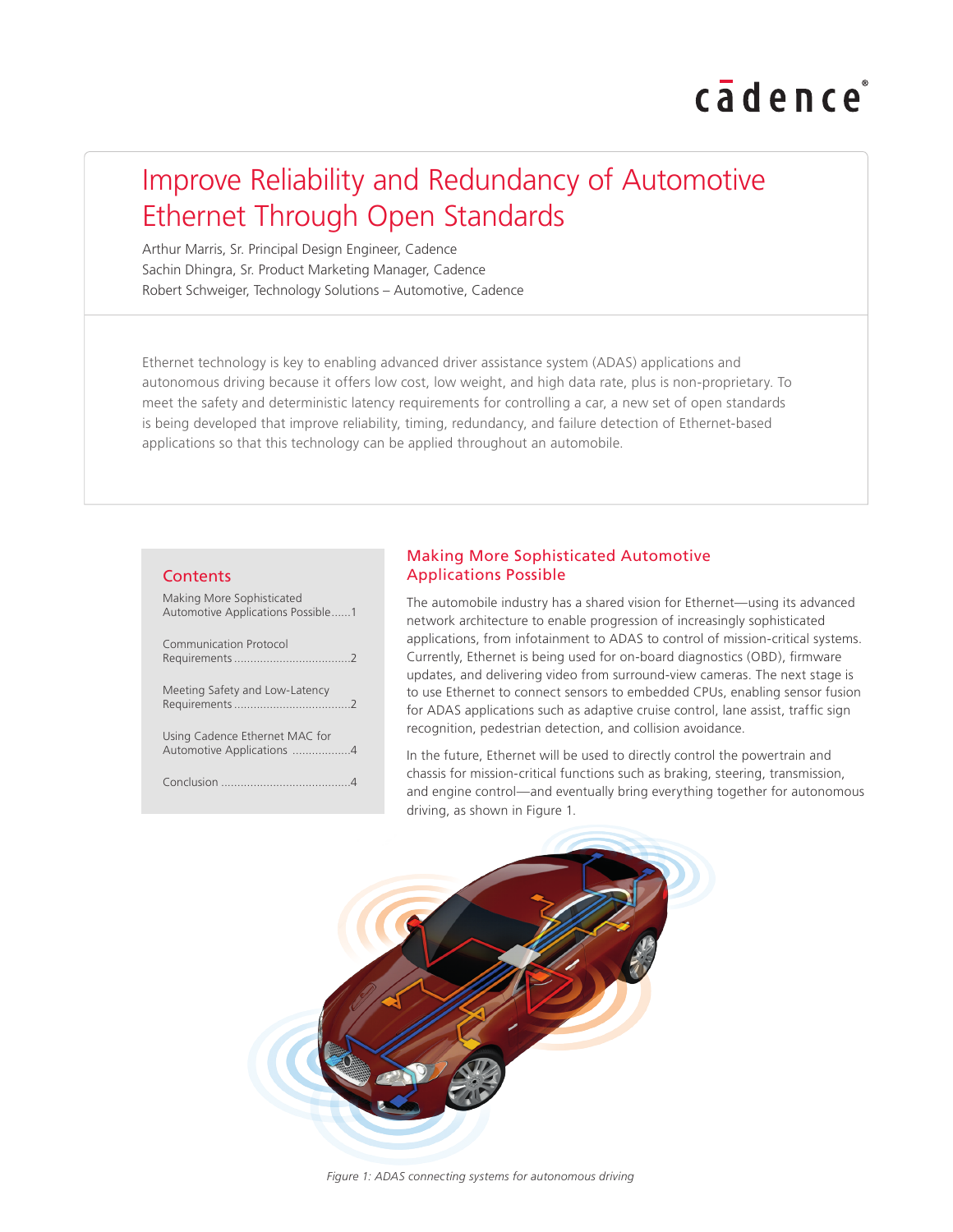# Communication Protocol Requirements

More functionality means more requirements for connecting all the components in a car—particularly for bandwidth, safety and reliability, and latency.

Increasing the number of components—processors, cameras, and sensors such as radar—increases not only the bandwidth required, but also the need for reliable transfer of time-critical data. This requires provisions for deterministic and low latency, especially for mission-critical controls. For instance, dropping a packet in an application such as collision avoidance, leading to failure of timely braking, could be catastrophic. Similarly, autonomous driving will not be possible without system bandwidth sufficient to support data aggregation from multiple cameras and sensors.

From an Ethernet perspective, bandwidth primarily applies to the PHY layer. Reliability and latency primarily apply to the MAC layer.

# Meeting Safety and Low-Latency Requirements

Open standards are being developed to meet safety, reliability, and latency requirements of future ADAS functions and autonomous systems. These standards ensure reliable and timely interoperation between all automobile components. To meet the safety and low-latency requirements for controlling automobiles, IEEE 802.1—the official standards body for Ethernet switching and data transmission control—is developing a new set of open standards, collectively referred to as time-sensitive networking (TSN) (Table 1). TSN enables low-latency, deterministic, and reliable transmission of synchronized packets. TSN is a superset of the audio-video bridging (AVB) standard, which describes how to guarantee bandwidth and enable data synchronization over Ethernet to ensure a high quality of service (QoS). It specifies precision of less than a microsecond and implementation that more than exceeds the requirements for many mission-critical functions.

| Standard             | Description                                                                                              |
|----------------------|----------------------------------------------------------------------------------------------------------|
| IEEE 802.1AS-Rev     | Timing and Synchronization for Time-Sensitive Applications                                               |
| IEEE 802.1Qbv        | Enhancements for Scheduled Traffic                                                                       |
| IEEE 802.1Qbu/       | Frame Preemption                                                                                         |
| IEEE 802.3br         |                                                                                                          |
| <b>IEEE 802.1Qci</b> | Per-Stream Filtering and Policing                                                                        |
| <b>IEEE 802.1CB</b>  | Frame Replication and Elimination for Reliability                                                        |
| <b>IEEE 802.1Qcc</b> | Stream Reservation Protocol (SRP) Enhancements and Performance Improvements<br>(implemented in software) |

### Table 1: Main TSN Standards

#### IEEE 802.1AS-Rev—Timing and Synchronization for Time-Sensitive Applications

By introducing redundancy in the grand master clock and failure detection, standard IEEE 802.1AS-Rev makes setting the real-time clocks in the ECUs more reliable and addresses ISO 26262 functional safety requirements.

#### IEEE 802.1Qbv—Enhancements for Scheduled Traffic

The IEEE 802.1Qbv standard adds time-aware queue-draining procedures based on timing derived from the IEEE 802.1AS standard, allowing simultaneous support of scheduled traffic, credit-based shaper traffic, and other bridged traffic.

The standard adds transmission gates to the eight priority queues, which allow low-priority queues to be shut down to give higher priority queues immediate access to the network at specific times. This allows guaranteed access for high-priority, low-latency control frames, similar to time-triggered Ethernet previously specified by the SAE in 2011- AS6802, and enables periodic AV traffic transmission such as IEEE 1722 talker class A streams, which need frames to be transmitted every 125 microseconds.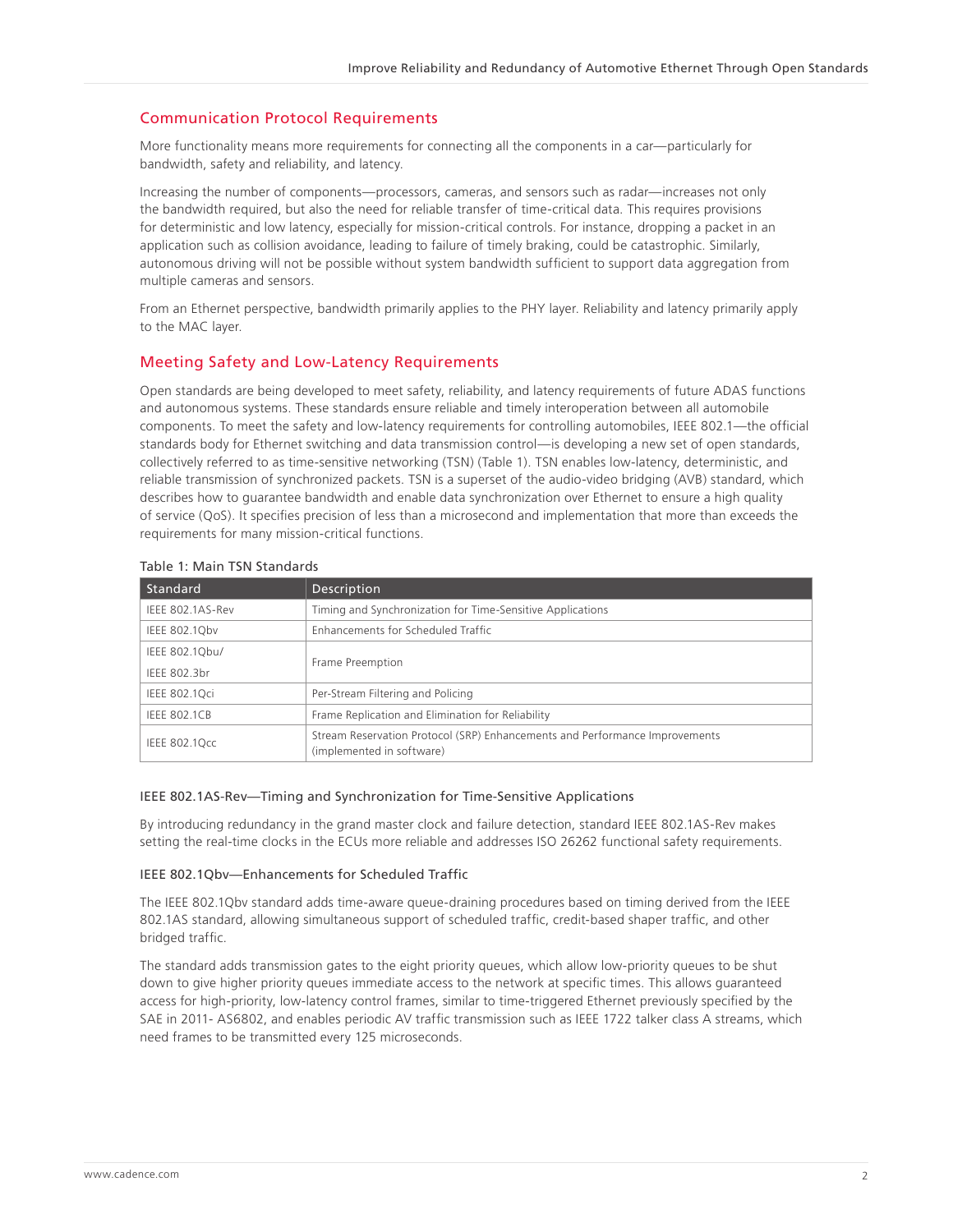IEEE 802.1Qbv introduces the concept of a guard band, which is a time period during which traffic cannot start transmitting to ensure control frames can be sent at their scheduled time. To support scheduled traffic, a time-aware shaper is needed to minimize communication latency and jitter. The higher priority class A data TA1-TA3, which is time-aware, is inserted between the two O1 frame fragments to minimize the latency. During the length of the guard band, the transmission of non-time-critical data is blocked to ensure that no new incoming time-aware (high-priority) data packets are delayed by other data O. Transmitted data is not just prioritized, but is now also deterministic—which is key for control systems.

#### IEEE 802.1Qbu and IEEE 802.3br—Frame Preemption

Preemption, as defined in IEEE 802.1Qbu and IEEE 802.3br, enables this guard band to be minimized, and a frame to be fragmented after its transmission has started. In other words, a higher priority frame can interrupt the transmission of a lower priority frame. The IEEE 802.3br standard defines the necessary encapsulation and checksums for the frame fragments, which have a minimum size of 64 bytes. Preemption and control of transmit queues concern traffic being transmitted on the egress port. Figure 2 illustrates an implementation of IEEE 802.1Qbu/IEEE 802.3br frame preemption by TA1, TA2, and TA3.



 *Figure 2: Sample timing diagram* 

#### IEEE 802.1Qci—Per-Stream Filtering and Policing

The IEEE 802.1Qci standard is at an early stage and concerns traffic being received at the ingress port. Its purpose is to mitigate the effects of nodes that operate incorrectly. It defines "policing and filtering functions that include the detection and mitigation of disruptive transmissions by other systems in a network, improving the robustness of that network."

#### IEEE 802.1CB—Frame Replication and Elimination for Reliability

The IEEE 802.1CB standard is also at an early stage and introduces seamless redundancy and failure detection, which is important for functional safety, as well as frame replication and elimination. For example, network nodes might be connected in a ring, with traffic being sent in both directions, requiring two separate paths to reach the destination. At the receiving node, the IEEE 802.1CB standard defines how the duplicate frames are eliminated. For functional safety, high-availability, redundant fault-tolerant design, and rapid failure detection are important. A ring topology is a way of introducing redundancy in the network. The IEEE 802.1CB and IEEE 802.1AS-Rev standards introduce methods for failure detection.